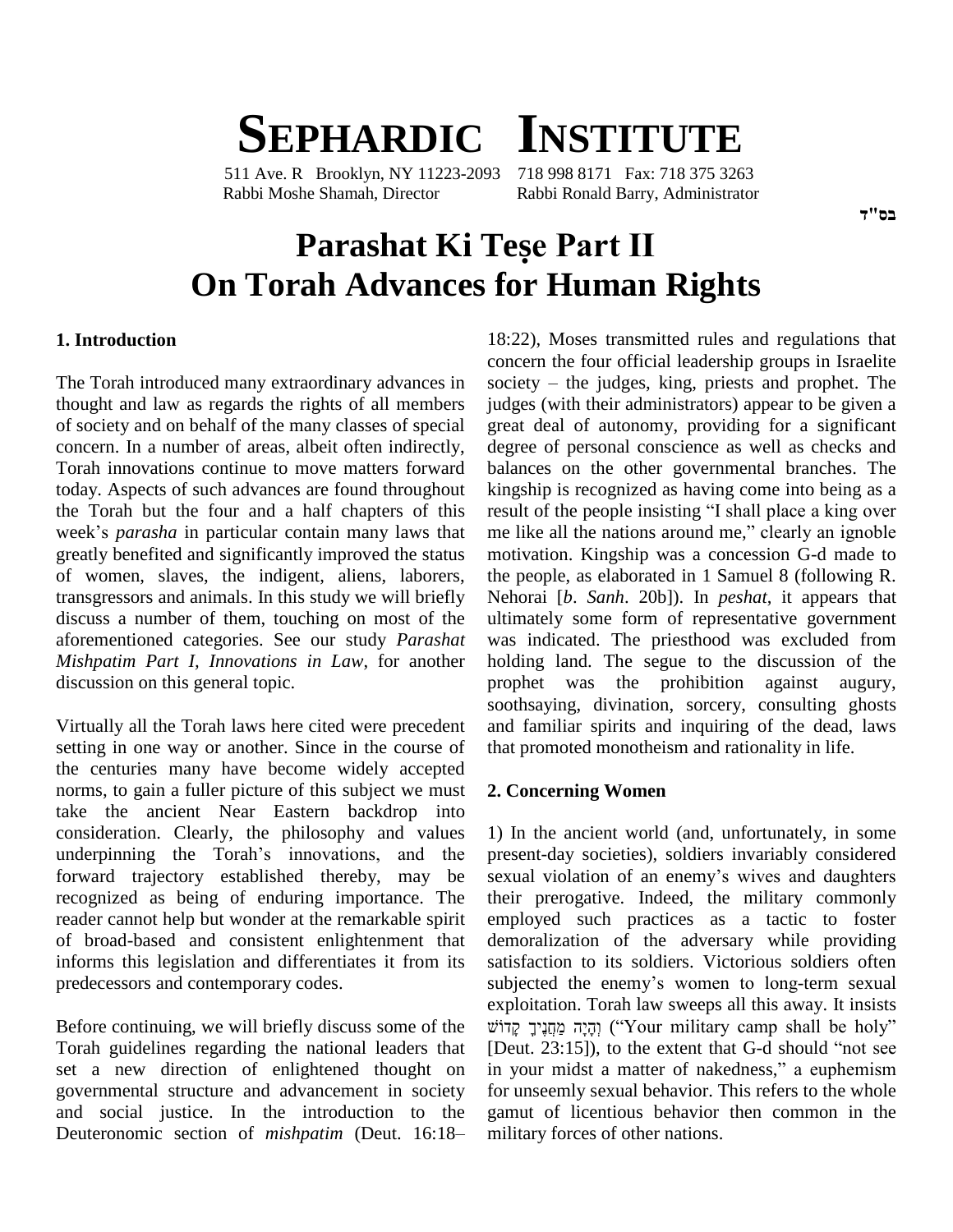In addition, when one sees in the captivity "a beautiful" woman" and desires her, considering her for a wife, sexual relations with her are only permitted after a one-month waiting period. (This waiting period has often been interpreted as referring to the second instance of sexual relations, but the *peshat* of the Torah appears to refer to the first.) If after the waiting period the Israelite chooses not to marry her he must 5)<br>free her and may not sell her, since he had subjected di<br>her to "affliction" (Deut. 21:10-14). free her and may not sell her, since he had subjected

2) Men who had children from more than one wife (Sinc hav<br>2) Men who had children from more than one wife (Si<br>2) might favor the children from the "loved" wife over sep 2) Men who had children from more than one wife (Since might favor the children from the "loved" wife over separathose from another. A "loved" wife often manipulated the fo might favor the children from the "loved" wife over separe<br>those from another. A "loved" wife often manipulated the function<br>her husband's will to her children's benefit at the had s expense of the others. The Torah mandates that a her husband's will to her children's benefit at the has expense of the others. The Torah mandates that a haman's firstborn son, even if from a "hated" wife, must per receive his patrimony, the extra portion of inheritance man due a firstborn son (Deut. 21:15-17); it thus sets the suffer tone for fairness as concerns the rights of the "hated" wife due a firstborn son (Deut. 21:15-17); it thus sets the wife herself and all her children.

3) Despite being generally understood today as detrimental to women's standing, polygamy was permitted in the Torah. It was too deeply rooted in ancient society and served too important a societal function to have been banned at that time. However, there is no question that the Torah manifests a negative attitude toward it and sets in motion a movement away from it. First, there is the resounding movement away from it. First, there is the resounding persor proclamation attached to the creation of woman, were in "Therefore shall a man leave father and mother and marria proclamation attached to the creation of woman, were<br>"Therefore shall a man leave father and mother and marri<br>cling to his wife and they shall become one flesh" havir (Gen. 2:24), a major paradigm forevermore promoting monogamy as ideal. Second, the covenantal relationship between G-d and Israel is drawn in It is also notable that the wife's guilt or innocence was marriage-like terms (Deut. 26:16-19; see our study on that passage), a matter that leads to imagery often employed by the prophets. This requires mutual loyalty from both parties and bespeaks a monogamous relationship (see Prov. 5:15-23). Third, the vivid biblical depictions of the nearly disastrous results that ensued from the children of multiple wives speak volumes.

4) In the case of the wayward and rebellious son, the mother is explicitly equated with the father throughout G-d's miraculous intervention and if He chooses to the passage (Deut. 21:18-21). She speaks together with her husband to the elders, contrary to the general policy of the ancient Near East. This serves as official

recognition that she is equally responsible for her children, for their upbringing and discipline, and possesses equal authority. Similarly, in the case of refuting the false accusation leveled against their daughter, father and mother are mentioned together (22:15).

5) The Torah substantially raised the position and dignity of a wife in the case of a husband who, after their first encounter of intimacy, accused her of not having been a virgin and was subsequently refuted. (Since consummation of a marriage was generally having been a virgin and was subsequently refuted.<br>(Since consummation of a marriage was generally separated from betrothal – which legally established (Since consummation of a marriage was generally separated from betrothal – which legally established the foundation of a marriage – by a period of time, had she been unfaithful there was the possibility that it had occurred after betrothal and could incur the death penalty.) In the law codes of the ancient Near East a man who made such an accusation did not stand to suffer any penalty even when adequately refuted; a wife was simply in an inconsequential position vis-àsuffer any penalty even when adequately refuted; a vis her husband. The Torah placed a triple penalty upon a husband who made such a false accusation: flogging, payment of the significant sum of one hundred *sheqalim* to her father (had it been paid to her the husband would subsequently take it back), and loss of his right to ever divorce her (Deut. 22:13-21).

Concerning the latter stipulation, it must be understood in the context of ancient society, in which personal compatibility and a romantic relationship were not widely deemed to be significant elements in marriage. Economic security, social stability and having children and family life were the priorities, all of which the retained wife would be expected to have.<br>It is also notable that the wife's guilt or innocence was

not to be decided by a dangerous ordeal, such as being forced to swim to safety in a current. Such an approach to judgment, popular in the judicial codes of the ancient Near East, is totally nonexistent in Torah law. The case of the suspected adulteress (Num. 5:11 ff.) who is given a potion to drink and whose guilt or innocence would be decided thereby, is not a true ordeal. She is not subject to any dangerous trial or tribulation. The possibility of physical harm befalling<br>her through her drinking the potion is only through<br>G-d's miraculous intervention and if He chooses to her through her drinking the potion is only through intervene that is His prerogative. No human being raises a hand against her.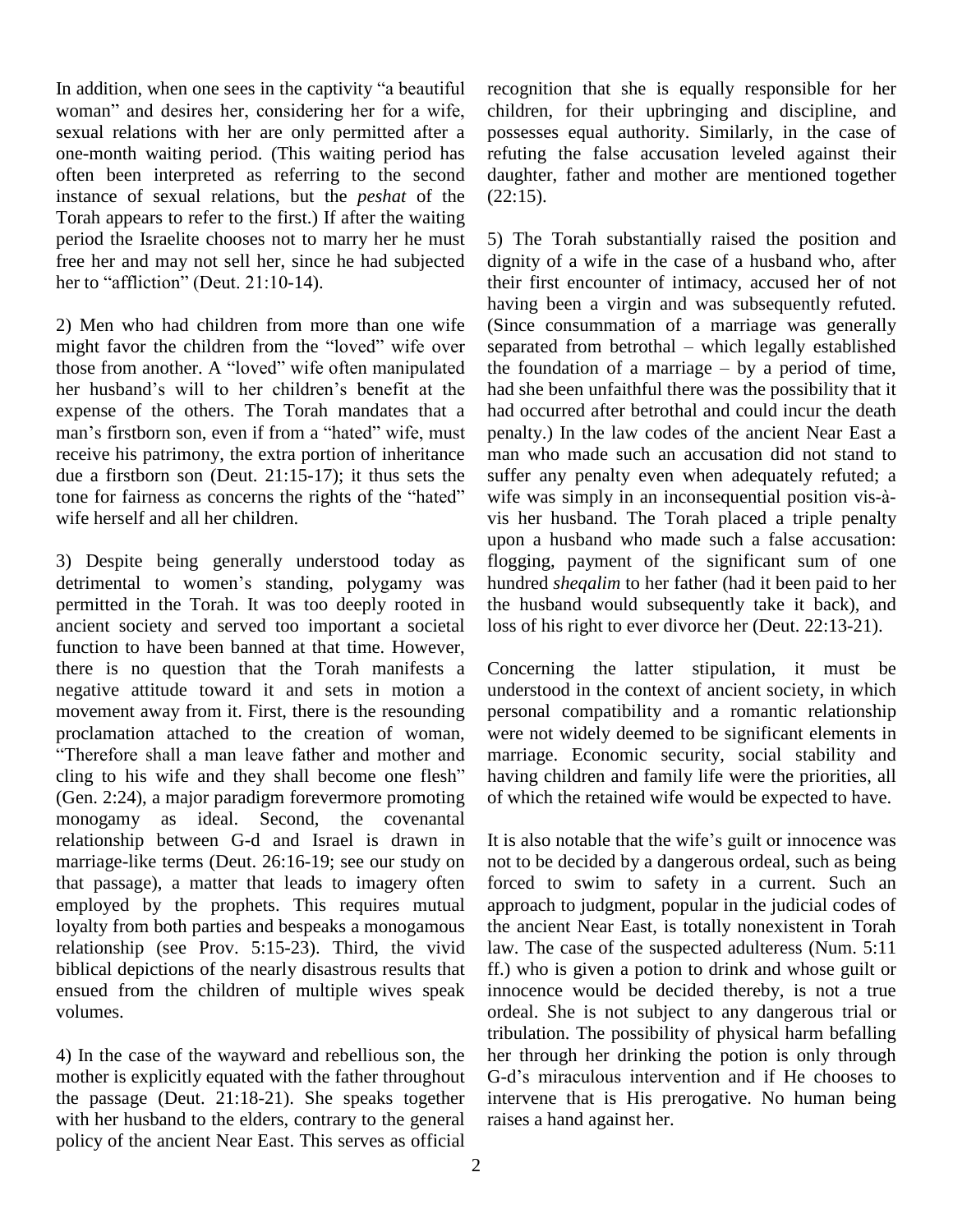6) When caught in an adulterous liaison, even when satisfactorily proven to the extent that the male paramour is put to death, the woman is presumed to have been forced and exonerated until proven to remarry after the wife's subsequent marriage and consenting (Deut. 22:25-27). This is contrary to the mindset prevalent in the ancient world that in the presence of suspicion and circumstantial evidence the disco<br>woman is deemed guilty. (See our discussion on this<br>topic in *Parashat Ki Tese Part III*.) But woman is deemed guilty. (See our discussion on this

7) For the first year of marriage every husband is officially exempt from military and other public service in order to be available to his new wife and dedicate himself to making her happy (Deut. 24:5).

8) A major step forward concerns the woman whose that a husband died childless, upon which occurrence she "falls" to his brothers, one of whom is supposed to enter into levirate marriage with her (*yibum*). The Tamar narrative (Gen. 38) illustrates how problematic the pre-Torah situation could be. Because Judah did not want his son, the *yabam*, to marry Tamar, and intended to never allow it, Tamar was relegated to an *aguna* (forlorn) status – she was legally bound to her law has often been deemed to be to women's great intended to never allow it, Tamar was relegated to an hus<br>aguna (forlorn) status – she was legally bound to her law<br>deceased husband's family without a possibility of dis freedom to marry someone else. In this *parasha*,<br>Moses introduces *halisa*, an option of a legal release Howe<br>(Deut. 25:5-10). With *halisa*, Deuteronomy "sealed anywh deceased husband's family without a possibility of disad freedom to marry someone else. In this *parasha*, Moses introduces *halisa*, an option of a legal release Howe the breach in the law and insisted on a decision: a brother of the deceased must either marry the childless the widow, relieving her plight or would have to free her Clea widow, relieving her plight or would have to free her ... allowing her to marry whom she may" (*Olam HaTanakh*).

9) Without prescribing much of specific procedural regulations concerning divorce, our *parasha* mentions the subject in an involved casuistic case. If after a man divorces his wife she marries another man and that second man divorces her or dies, the first husband is prohibited from remarrying her (Deut. 24:1-4). If she did not get married to another after her divorce the couple may get remarried. As Ramban suggests, that proscription may have been intended to prevent legal, but immoral, trifling with the matrimonial relationship, a foundation of domestic and national sanctity. Couples might divorce, engage in short-term marriages with others with the intention to divorce and return to their original spouses. Others suggest that the law may have viewed remarriage of the first couple (even when there was no intention at the time of divorce to eventually get remarried) as indicative that their original bond was never fully severed. Thus, it would reflect upon the wife's marriage to the second husband as slightly adulterous. The prohibition it would reflect upon the wife's marriage to the second husband as slightly adulterous. The prohibition to remarry after the wife's subsequent marriage and divorce adds a dimension of definitiveness to the first divorce. Others opine that the law was intended to discourage taking marriage and divorce lightly.

But the passage speaks of divorce as the husband But the passage speaks of divorce as the husband<br>initiating the severance at his sole discretion: "If she But the passage speaks of divorce as the husband<br>initiating the severance at his sole discretion: "If she<br>doesn't find favor in his eyes, for he found in her something base, he writes her a bill of divorce, places doesn't find favor in his eyes, for he found in her something base, he writes her a bill of divorce, places it in her hand and sends her out of his home" (24:1), something base, he writes her a bill of divorce, places<br>it in her hand and sends her out of his home" (24:1),<br>regardless of his wife's consent. This has been taken to be the way divorce works according to the Torah, that a husband divorces a wife. Of course if a wife could divorce a husband at her discretion, the dynamics of marriage would be radically altered; she might be tempted to seek another mate while still married and it might lead to adultery, a most serious problem with the direst consequences. Nevertheless, in light of present-day problems resulting from the problem with the direst consequences. Nevertheless,<br>in light of present-day problems resulting from the<br>husband's exclusive power to grant the divorce, this in light of present-day problems resulting from the husband's exclusive power to grant the divorce, this law has often been deemed to be to women's great disadvantage.

However, divorce laws are not spelled out here or However, divorce laws are not spelled out here or<br>anywhere else in the Torah. The husband's right to grant a divorce is brought up incidentally, to establish the details of a case that the law was to address. Clearly, this category of law was left for the Oral Law to explicate. Divorce law must be understood in association with the mutual rights and responsibilities of husband and wife as well as in conjunction with a properly empowered court system. The law surely affords the wife protection from abuse, from extortion and from being left forsaken; it also surely provides her the possibility of initiating severance of the marriage through the court when indicated. The present-day potential for abuse of divorce law in certain circles of Jewry derives from a lack of Torah law being applied in its fullness. The sages recognized the power of the court to annul a marriage when necessary and utilized it on occasion (see *m*. *Ketub*. 4:1), but this is a topic beyond the scope of this study.

#### **3. Concerning Slaves**

An Israelite is forbidden to turn over to his erstwhile master an escaped slave who sought refuge with him.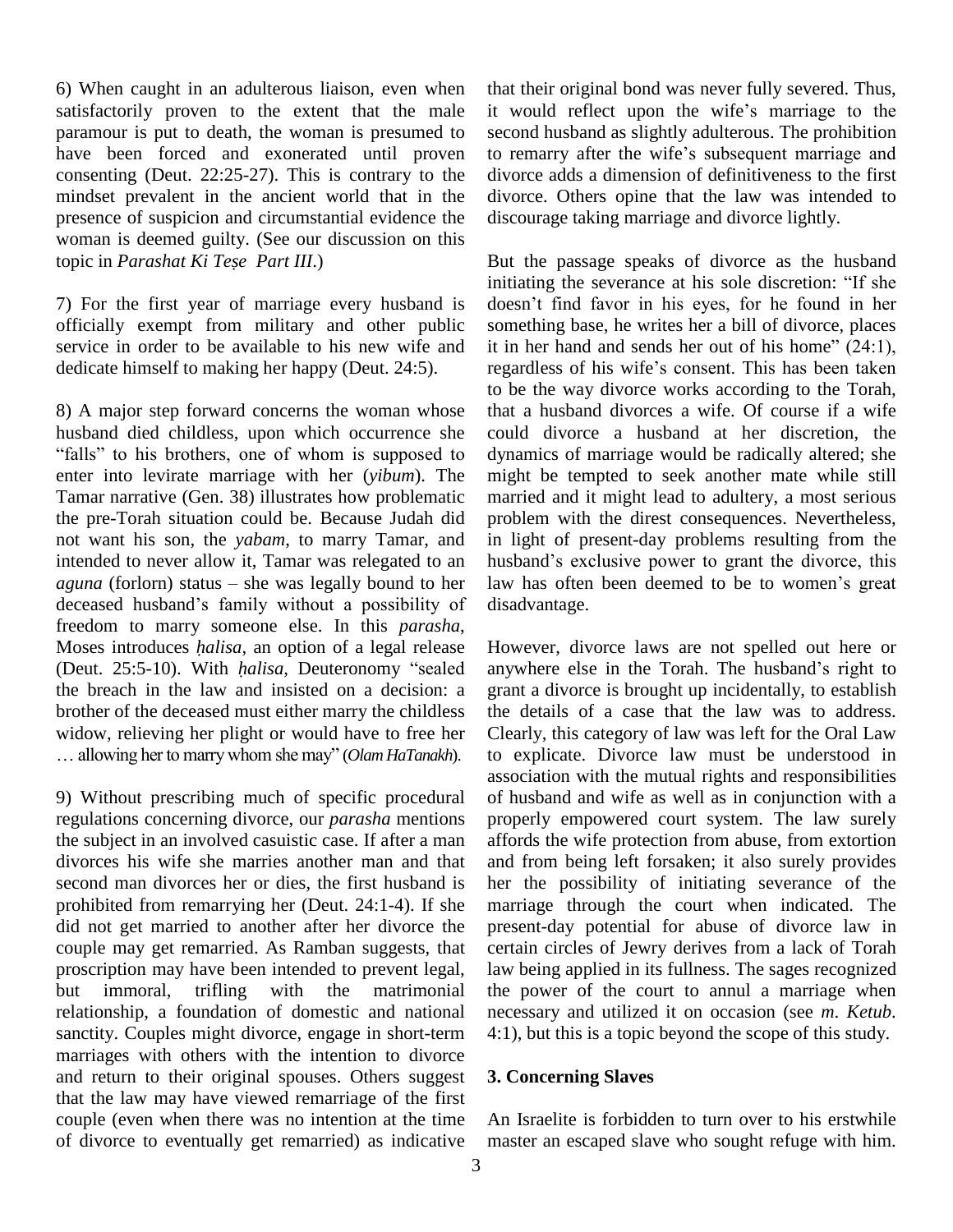On the contrary, the escaped slave is to be allowed and even supported to live where he chooses and is not to be exploited (Deut. 23:16-17). The widespread law of the time governing such a case was aligned with the following statutes of the Code of Hammurabi (excerpted from ANET):

 If a seignior has helped either a male slave ... or a female slave ... to escape ... he shall be put to death. **1**) Le

 If [he] harbored [the slave] in his house, [he] shall be put to death.

Some assume that the Torah laws regarding an escaped slave must have been restricted to slaves who escaped from outside the region, for otherwise every slave could run to a neighbor and request asylum. It would have been the end of involuntary slavery. Even if it turns out that the Torah was speaking of an escapee from outside the region (a qualification not mentioned in the text), it remains a major innovation. It should be noted that extradition treaties covering escaped slaves had then been in force among a number of states in the region.

For historical perspective it should be recalled that the United States of America passed the Fugitive Slave Act in 1850, which mandated the return of escaped slaves even from the free states. This law also provided for drafting citizens into a posse to capture loan, he may not enter the debtor's home (to choose escapees. It was an act anomalous with the forward movement of American law but it does provide perspective. perspective. domi<br>The Torah's legislation regarding an escaped slave 4) W

The Torah's legislation regarding an escaped slave 4) V<br>teaches that a slave is ultimately not the master's due property, but belongs to himself. The same may be said for the laws that prescribe death to a master who killed his slave (Exod. 21:20) and freedom for a slave whose master damaged one of his organs (vv. 26-27). This, despite the fact that the regulations governing slavery provided for sale and inheritance of slaves. With the Sabbath law requiring the master to provide a day of rest for his slaves and festival law requiring him to share his joyousness with his family and slaves before Hashem, etc., the Torah prompts every slaveholder to view his relationship with his slave as requ before Hashem, etc., the Torah prompts every 6) I<br>slaveholder to view his relationship with his slave as requ<br>with a fellow human being. Job's scintillating words unde slaveholder to view his relationship with his slave as requi<br>with a fellow human being. Job's scintillating words under<br>come to mind (Job 31:13-15): "Did ever I spurn the comm just cause of my manservant or my maidservant when

they contended with me? What then would I do when G-d arises, when He calls me to account what would I answer Him? Is not He who made me in the stomach made him, did not One form us both in the womb?" (For further discussion see our study on *Parashat Mishpatim: Concerning Slavery.*)

#### **4. Concerning the Poor**

1) Lending for interest to one's countryman is prohibited (Deut. 23:20-21). Previously, Deuteronomy 15 had exhorted allwho possessed the necessary means to be forthcoming in extending loans to the needy. In addition, the Torah had provided the seventh year release to debtors who were unable to repay by the deadline (15:1-6).

2) When a debtor defaulted on repayment of a loan, a creditor was prohibited from taking his handmill or upper millstone as collateral, as these were critical to the poor family for preparing their food. (24:6). When the collateral is the needy man's night-garment, it must be returned to him by nightfall (vv. 12-13). A the collateral is the needy man's night-garment, it<br>must be returned to him by nightfall (vv. 12-13). A<br>widow's garment (understood as any possession of hers) may not be taken by a creditor as a pledge (v. 17).

3) When a creditor comes to his defaulted debtor to loan, he may notenter the debtorís home (to choose take a collateral to compel eventual repayment of the the item he prefers) but must wait outside. The debtor possesses the right to his dignity and the privacy of his domicile (24:10-11).

4) Wages due a poor laborer must be paid on the day due (vv. 14-15). In Leviticus, the law is stated for all laborers, regardless of status (Lev. 19:13), perhaps to preclude an employer's rationalization that his laborers were not truly needy.

5) When a stranger, orphan or widow is involved in a legal proceeding, there is a specific requirement that the court (or leadership) ensure that they are not victims of unfair treatment (Deut. 24:17).

6) In harvesting one's produce, "gleanings" were required to be left for the stranger, orphan and widow, 6) In harvesting one's produce, "gleanings" were required to be left for the stranger, orphan and widow, understood as meaning "the poor" (vv. 19-22). These commands are stated expansively, with separate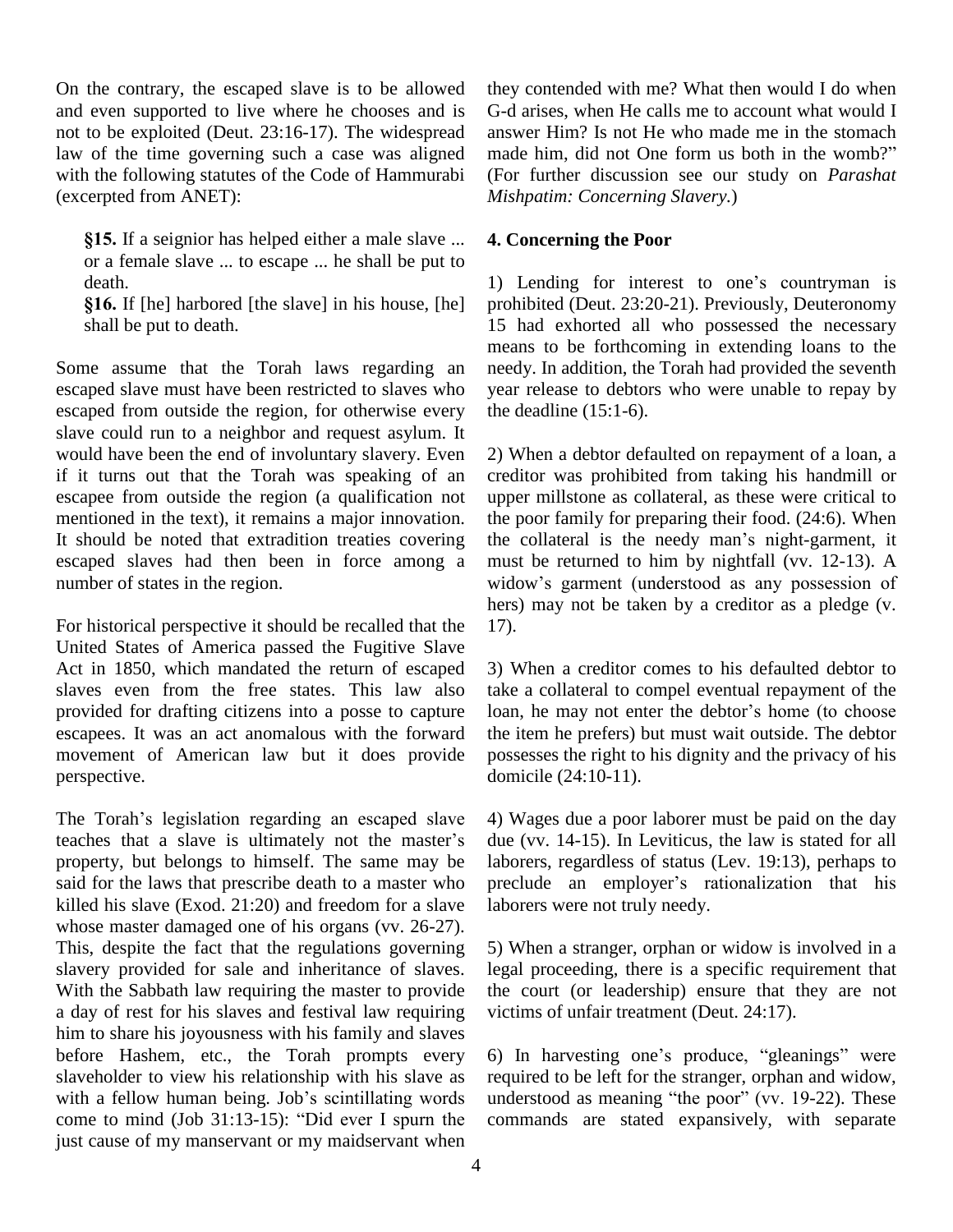verses for the harvesting of grains, olives and the vine, increasing the overall impact of the law.

7) All laws involving Israelite poor must be placed in the perspective of the Jubilee year law, namely, that land reverts back to its original owner (or heirs) every fiftieth year (Lev. 25).

# **5. Values Manifest in Judicial Procedure**

1) An individual guilty of a capital crime, put to death and hung, must be buried by that night. The dignity inherent in a human body applies even to such a violator of the law (21:23).<br>2) An individual is assumed innocent until proven

guilty, as manifested in the cases of suspected adultery (22:23-27). See our discussion in *Parashat Reguilty, as manifest Readultery (22:23-27).*<br>*Ki Tese Part III.* 

3) Vicarious punishment, a widespread feature of pre- Torah law codes, is here prohibited: "Fathers shall not be put to death for sons and sons shall not be put to death for fathers"  $(24:16)$ . Although the law is recorded as concerns fathers and sons and the death penalty, it is likely that these circumstances were chosen because they best illustrate the principle that in a court of law each individual is responsible for his own actions and nobody "owns" another, who may be substituted for the perpetrator. Note the following contrasting example from the Hammurabi Code:

**-230**: If a builder constructed a house for a seignior but did not make [it] strong, with the result that [it] collapsed ... If it has caused the death of the son of the owner of the house, they shall put the son of that builder to death.

Of course, according to the Torah, even the builder could not be put to death in such a case since he did not kill intentionally.

4) In punishing transgressors with flogging (then a common form of punishment), proportionality is 4) In punishing transgressors with flogging (then a<br>common form of punishment), proportionality is l<br>mandated (דְּי יִשְׁעָּתוֹ, "in accordance with his l ommon form of punishment), proportionality is<br>mandated (מִינֵי רִשְׁעָתוֹ), "in accordance with his law<br>wrongdoing"). An upper limit of forty was established sai his ta mandated (in the sages interpreted as "up to the number,"<br>
wrongdoing"). An upper limit of forty was established said (which the sages interpreted as "up to the number," meaning thirty-nine.) The previous Near Eastern wiscodes do not contain an upper limit restricting the the court's discretion to decree the number of lashes. In codes do not contain an upper limit restricting the

another innovation, Moses exhorts the court to have compassion for the party being punished and be another innovation, Moses exhorts the court to have<br>compassion for the party being punished and be<br>concerned for his dignity, "Do not exceed lest ... your compassion for the party being punished and l<br>concerned for his dignity, "Do not exceed lest ... yo<br>brother be disgraced before your eyes" (25:2-3).

5) Throughout the *parasha*, as throughout the Torah, the law never decrees that life is to be taken for theft, damages or any monetary or property violations. This makes the point that human life is to be cherished beyond material considerations. Note the Hammurabi makes the point that human life is to be cher<br>beyond material considerations. Note the Hamm<br>Code's regulations concerning such matters: Code's regulations concerning such matters:

**88**: If a seignior stole either an ox or sheep ... If the thief does not have sufficient to make restitution, he shall be put to death.

**-10-11**: When a seignior has found his lost property in the possession of another seignior ... [if] the seller was the thief, he shall be put to death ... If the (professed) owner of the lost property has not produced witnesses attesting to his lost property, since he was a cheat and started a false report, he shall be put to death.

6) The law is applied in an egalitarian manner, without consideration for wealth, family or social status, reflecting the concept that all human beings are equally G-d's creations. status, reflecting the concept that all human beings are

# **6. Concern for Animals**

1) When one is interested in taking the eggs or young from a bird's nest, he must first send away the mother (22:6-7). In explanation, the Rambam writes:

For a mother's love and tenderness for her child is not consequent upon reason, but upon the activity of the imaginative faculty, which is found in most animals just as it is found in man. In most cases this will lead to people leaving everything alone, for what may be taken is in most cases not fit to be eaten. If the law takes into consideration these pains of the soul in the case of beasts [the Rambam had previously explained the Lev. 22:28 law of "it and its child do not slaughter on the same day" as a precaution to avoid slaughtering the young in front of its mother] and birds, what will be the case with regards to the individuals of the human species as a whole? You must not allege as an objection against me the dictum of the